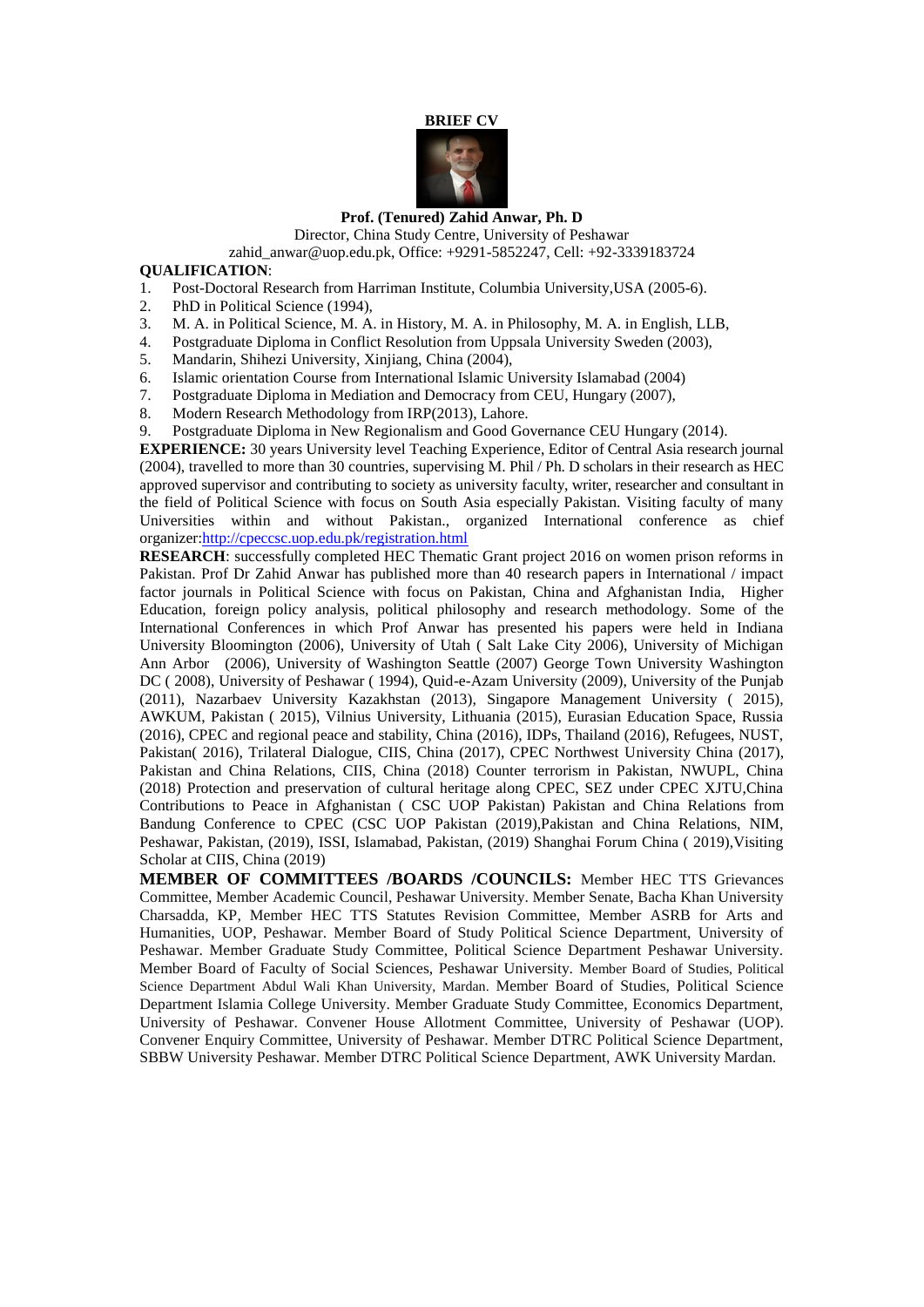#### **Sr. No. Name of Author Name of Journal/other contributions that come under defined categories. Categorized by HEC as W/X/Y/Z \* \* Vol. No. & Page No. Title of the Publication/ others Year published 28 Zahid Anwar Al-Azhaar Y Vol 5 issue 2,** Orientalism And [Depiction Of](http://al-azhaar.org/Archive/2019/July-December/16.pdf)  [Muslims Of](http://al-azhaar.org/Archive/2019/July-December/16.pdf)  [Pak-Afghan Region](http://al-azhaar.org/Archive/2019/July-December/16.pdf)  [In Victorian](http://al-azhaar.org/Archive/2019/July-December/16.pdf)  [Travelogues During](http://al-azhaar.org/Archive/2019/July-December/16.pdf)  [The Tournment Of](http://al-azhaar.org/Archive/2019/July-December/16.pdf)  [Shadows.](http://al-azhaar.org/Archive/2019/July-December/16.pdf) **2019 37 Zahid anwar Chapter in IPDS book on Post Qingdu SCO Summit: Opportunities and Challenges for Pakistan Institute of Peace and Diplomatic Studies, Islamabad PP167-180 SCO membership and Pakistan Contributions to Regional Peace and Development 2018 36 Zahid Anwar, Nelofar Ikram, GSSR X ISSN: 1990-6579 [Analysis of](http://www.pscpesh.org/PDFs/PJ/Volume_54/14-%20ANALYSIS%20OF%20DURAND%20LINE%20MANAGEMENT%20MECHANISM.pdf)  [Durand Line](http://www.pscpesh.org/PDFs/PJ/Volume_54/14-%20ANALYSIS%20OF%20DURAND%20LINE%20MANAGEMENT%20MECHANISM.pdf)  [Management](http://www.pscpesh.org/PDFs/PJ/Volume_54/14-%20ANALYSIS%20OF%20DURAND%20LINE%20MANAGEMENT%20MECHANISM.pdf)  [Mechanism](http://www.pscpesh.org/PDFs/PJ/Volume_54/14-%20ANALYSIS%20OF%20DURAND%20LINE%20MANAGEMENT%20MECHANISM.pdf) 2018 35 Zahid Anwar, Muhammad Quraish Khan FWU X No.4 ISSN: 1995-1272 The Status of FATA in the 1973 Constitution of Pakistan and the 2016 Report: An Explanatory and Analytical Study 2017 34 Zahid Anwar, Saeed Ahmad FWU X Vol 11 No 2 ISSN: 1995-127 Women Participation in Politics in District Mardan of Khyber Pakhtunkhwa in 2013 General Elections 2017 33 Zahid anwar , Zubair Shah Journal of the Research Society of Pakistan, X Vol. 54, No. 1, Women Prison Reforms In Pakistan: A Case Study Of Peshawar Prison 2017 32 Zahid anwar Zubair Shah GRR X Vol 1 No.1 pp35-47 ISSN. 2616-955X History Women Prison Reforms in Pakistan 2016 31 Zahid Anwar Journal of Political Studies X ISSN: 1994-1080 Augmenting the Conflict in Swat Loopholes in Legal Governance 2017 30 Zahid Anwar Pakistan, Journal of Pakistan Study Centre, University of Peshawar Y ISSN: 1990-6579 Post-Conflict Reconstruction in FATA, Pakistan 2016**

# *List of Publications in peer reviewed journals / Journals recognized by the HEC*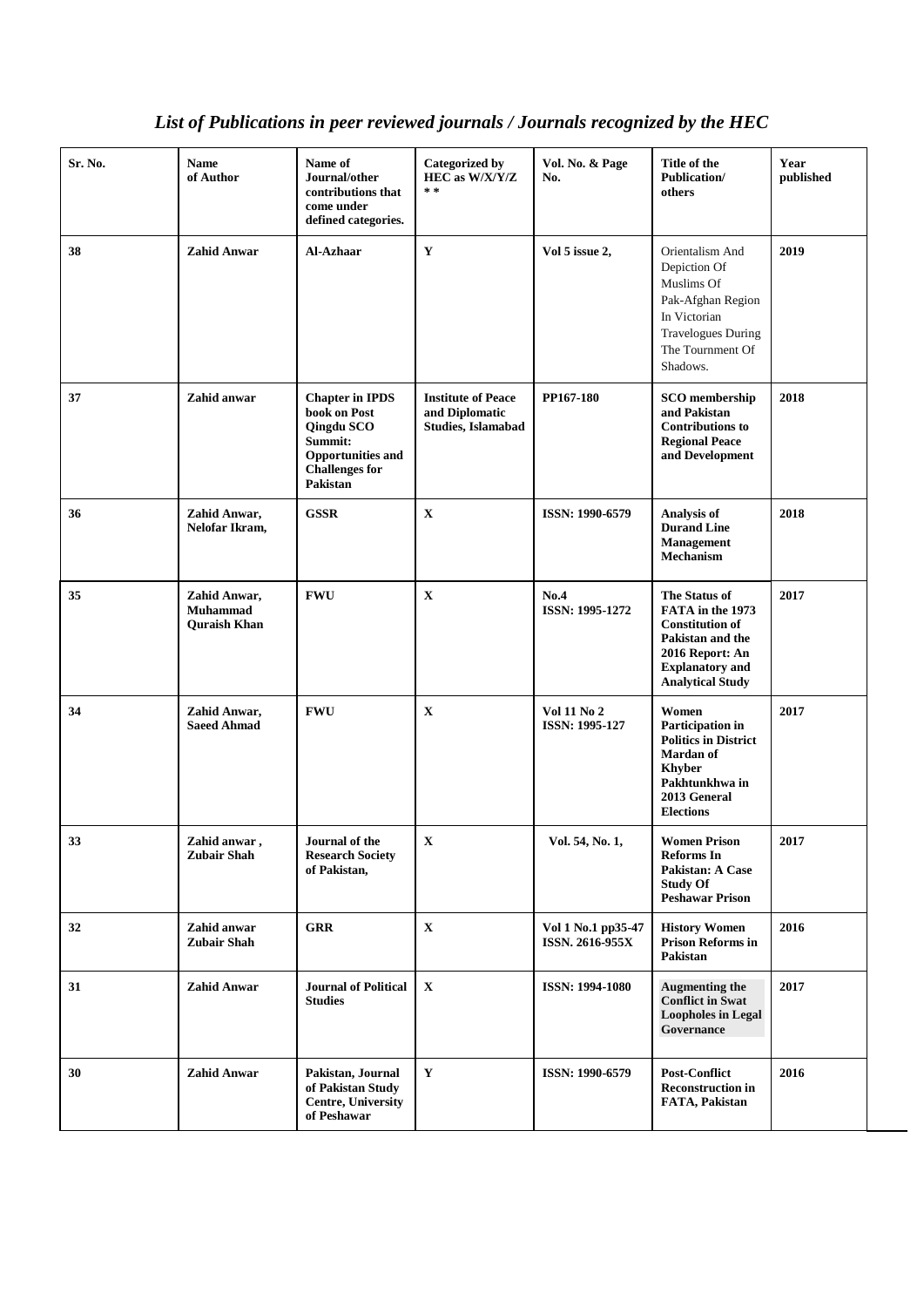| 29 | <b>Zahid Anwar</b><br><b>Abdul Hamid</b> | Al-IDAH, Journal<br>of Islamic Centre,<br><b>University of</b><br>Peshawar                  | $\mathbf Y$                                                            | ISSN: 2075-0307                                                               | <b>Kipling's Great</b><br><b>Game Revisited: A</b><br><b>Post-Colonial</b><br>Perspective                                                           | 2016 |
|----|------------------------------------------|---------------------------------------------------------------------------------------------|------------------------------------------------------------------------|-------------------------------------------------------------------------------|-----------------------------------------------------------------------------------------------------------------------------------------------------|------|
| 28 | <b>Zahid Anwar</b>                       | FWU, Journal of<br><b>Shaheed Benazir</b><br><b>Bhutto Women</b><br>University,<br>Peshawar | $\mathbf X$                                                            | <b>Vol.1 No.2 ISSN:</b><br>1995-1272                                          | <b>Regional economic</b><br>integration after<br><b>NATO</b> withdrawal<br>and its<br>implications for<br><b>Khyber</b><br>Pakhtunkhwa,<br>Pakistan | 2015 |
| 27 | <b>Zahid Anwar</b>                       | <b>CAAN, George</b><br>Washington<br>University, USA                                        | <b>Published from</b><br>George<br>Washington<br><b>University USA</b> | <b>USA</b><br>http://caa-network<br>$.$ org $/$                               | <b>South and Central</b><br>Asia in Eurasian<br><b>Integration: Key</b><br>to Prosperity and<br><b>Stability</b>                                    | 2015 |
| 26 | <b>Zahid Anwar</b>                       | Geo-politics of<br>Pakistan &<br>Afghanistan                                                | <b>HEC</b> recognized                                                  | SAS, Punjab<br>University                                                     | Storm & Calm in<br>Swat                                                                                                                             | 2013 |
| 25 | <b>Zahid Anwar</b>                       | <b>Journal of Political</b><br><b>Studies</b>                                               | Y                                                                      | 2013, Vol. 17,<br>Issue 2, pp:97-112,<br>ISSN: 1994-1080                      | <b>Pakistan: The</b><br><b>Geopolitics of</b><br><b>Supply Routes to</b><br>Afghanistan                                                             | 2013 |
| 24 | <b>Zahid Anwar</b>                       | <b>South Asian</b><br><b>Studies</b>                                                        | Y                                                                      | 2011, Vol. 26, No.<br>1,<br>pp:103-115<br>ISSN:1026 678X                      | Development of<br>Infrastructural<br><b>Linkages between</b><br>Pakistan and<br><b>Central Asia</b>                                                 | 2011 |
| 23 | <b>Zahid Anwar</b>                       | Journal of the<br><b>Research Society</b><br>of Pakistan                                    | Y                                                                      | Vol:48 No. 1,<br>pp:17-36, June<br>2011<br>ISSN:0034-5431                     | The Rise and Fall<br>of Insurgency in<br><b>North West</b><br>Pakistan                                                                              | 2011 |
| 22 | <b>Zahid Anwar</b>                       | <b>Journal of Political</b><br><b>Studies</b>                                               | $\mathbf X$                                                            | 2010, Vol. 17,<br>Issue 2, pp:97-112,<br>ISSN: 1994-1080                      | Gwadar Deep Sea<br>Port's Emergence as<br>Regional Trade and<br>Transportation Hub:<br>Prospects and<br>Problems                                    | 2010 |
| 21 | <b>Zahid Anwar</b>                       | <b>IPRI Journal</b>                                                                         | Y                                                                      | <b>Summer</b><br>2011, Volume XI,<br>Number2<br>ISSN: 1684-9809,<br>PP: 64-69 | Assessment of<br>China's Growing<br>Relations with<br><b>Central Asian States</b><br>and its implications<br>for Pakistan                           | 2011 |
| 20 | <b>Zahid Anwar</b>                       | Journal of the<br><b>Research Society</b><br>of Pakistan                                    | Y                                                                      | 2008, Vol: 45,<br>No.2,<br>PP: 147-158<br>ISSN:0034-5431                      | <b>Indian Freedom</b><br><b>Fighters in Central</b><br>Asia                                                                                         | 2008 |
| 19 | <b>Zahid Anwar</b>                       | <b>Journal of Law</b><br>and Society                                                        | Y                                                                      | 2008, Vol:<br>XXXVIII, No. 51<br>PP: 109-116                                  | <b>Terrorism: The</b><br><b>Antithesis of</b><br><b>Human Rights</b>                                                                                | 2008 |
|    | <b>Zahid Anwar</b>                       | Journal of the<br><b>Research Society</b><br>of Pakistan                                    | Y                                                                      | Vol. XXXXI, Dec.<br>2004, No.2.<br>PP:97-108<br>ISSN:0034-5431                | The Re-awakening<br>of Muslims in<br><b>British India</b>                                                                                           | 2004 |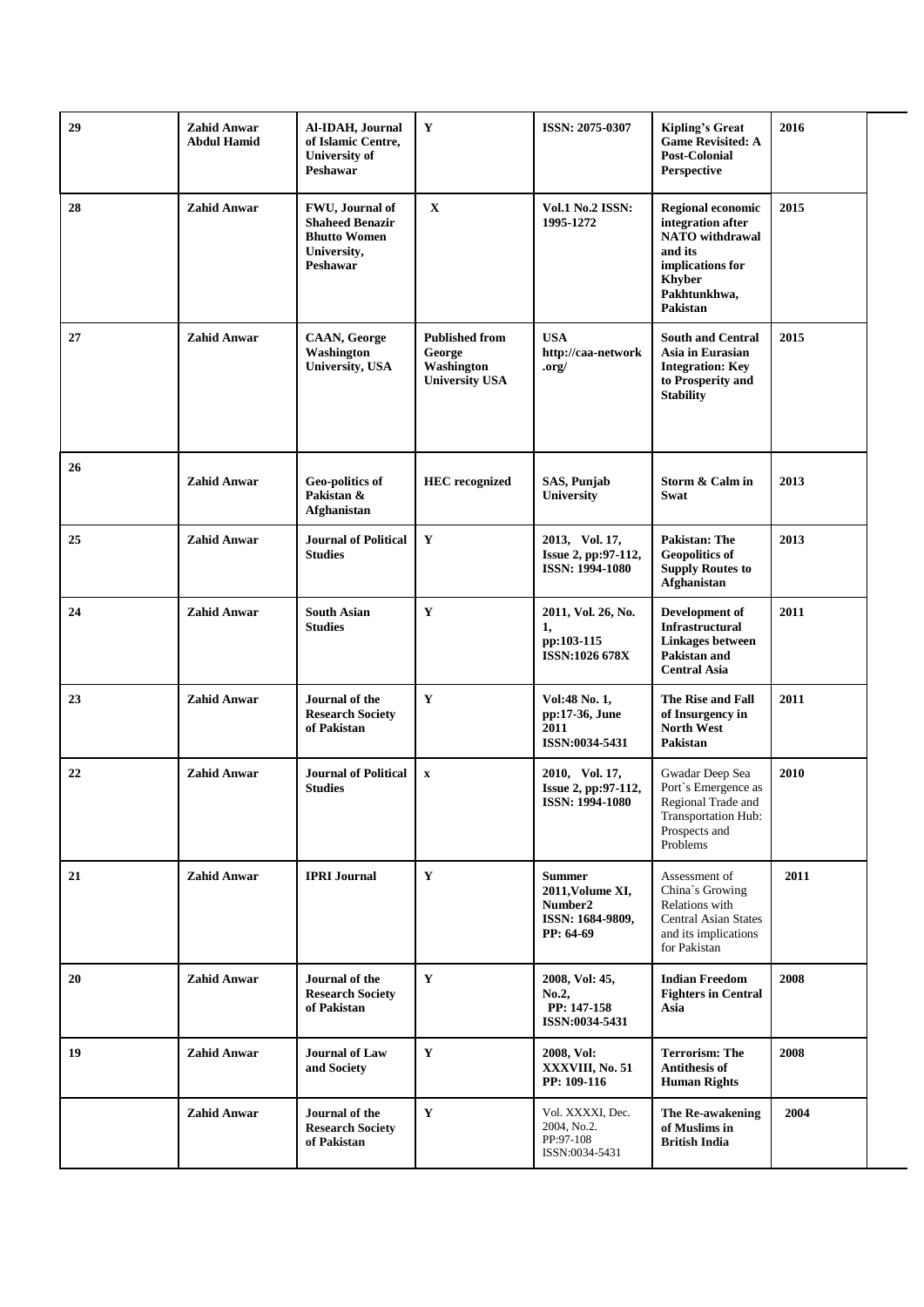| 18 | <b>Zahid Anwar</b> | The Journal of<br><b>Humanities and</b><br><b>Social Sciences</b>            | $\mathbf{Y}$ | Vol. III, No.2<br>/ 1995<br>PP:75-88                     | Kremlin's Role in<br>the Progressive<br><b>Movements</b> in<br><b>South Asia</b>                                    | 1995 |
|----|--------------------|------------------------------------------------------------------------------|--------------|----------------------------------------------------------|---------------------------------------------------------------------------------------------------------------------|------|
| 17 | <b>Zahid Anwar</b> | <b>Central Asia</b>                                                          | Y            | 51/2002<br>PP: 227-256<br>ISSN:1729-9802                 | The Impact of<br>Ideology on the<br><b>Soviet Policy</b><br><b>Towards Religion</b><br>in Central Asia.             | 2002 |
| 16 | <b>Zahid Anwar</b> | <b>Central Asia</b>                                                          | Y            | 55/2004<br>PP:237-252<br><b>ISSN:1729-9802</b>           | <b>Setting Central</b><br><b>Asia Ablaze</b><br>$(1917-1939)$                                                       |      |
| 15 | <b>Zahid Anwar</b> | <b>Central Asia</b>                                                          | Y            | 41/1997<br>PP:183-197<br>ISSN:1729-9802                  | Central Asia in<br>World Attention.                                                                                 | 2004 |
| 14 | <b>Zahid Anwar</b> | <b>Central Asia</b>                                                          | $\mathbf{Y}$ | 43/1998<br>PP:79-96<br>ISSN:1729-9802                    | The Impact of<br>Marxism on the<br><b>Muslim</b><br>Intellectuals in<br>NWFP, 1917-47                               | 1997 |
| 13 | <b>Zahid Anwar</b> | <b>Central Asia</b>                                                          | $\mathbf Y$  | 47/2000<br>PP:25-36<br>ISSN:1729-9802                    | <b>The Central Asian</b><br>Origin of the<br><b>Communist Party</b><br>of India.                                    | 1998 |
| 12 | <b>Zahid Anwar</b> | <b>Central Asia</b>                                                          | $\mathbf Y$  | 48/2001<br>PP:153-164<br>ISSN:1729-9802                  | The Dynamics of<br><b>Islamic Revival in</b><br><b>Central Asia</b>                                                 | 2000 |
| 11 | <b>Zahid Anwar</b> | <b>Central Asia</b>                                                          | $\mathbf Y$  | 2001/<br>(Special Issue)<br>PP:147-164<br>ISSN:1729-9802 | The<br>Socio-Economic<br>and Political<br><b>Thought-Process</b><br>of Afghan<br>Refugees in and<br>around Peshawar | 2001 |
| 10 | <b>Zahid Anwar</b> | <b>Central Asia</b>                                                          | $\mathbf Y$  | 2000<br>(Special Issue)<br>PP:<br>ISSN:1729-9802         | The Emerging,<br><b>Central Asian</b><br><b>Scenario and</b><br><b>Regional Stability</b>                           | 2001 |
| 9  | <b>Zahid Anwar</b> | <b>Central Asia</b>                                                          | $\mathbf Y$  | 36/1995<br>PP:141-157ISSN:1<br>729-9802                  | <b>Central Asia: The</b><br><b>Birth Place of</b><br><b>South Asian</b><br>Communists.                              | 2000 |
| 8  | <b>Zahid Anwar</b> | <b>Central Asia</b>                                                          | $\mathbf Y$  | 52/2003<br>PP:227-256<br>ISSN:1729-9802                  | <b>Cultural Heritage</b><br>of Turkmenistan                                                                         | 1995 |
| 7  | <b>Zahid Anwar</b> | <b>Central Asia</b>                                                          | $\mathbf Y$  | 50/2002<br>PP:227-268<br>ISSN:1729-9802                  | <b>Around</b><br>Afghanistan in<br>Fifteen Days, 15<br>$July - 29 July, 2001$                                       | 2002 |
| 6  | <b>Zahid Anwar</b> | <b>Central Asia</b>                                                          | $\mathbf Y$  | 45/1999<br>PP:219-232<br>ISSN:1729-9802                  | <b>The War Damages</b><br>to the Cultural<br><b>Heritage of</b><br>Afghanistan.                                     | 2002 |
| 5  | <b>Zahid Anwar</b> | Al-Idah/Research<br>Journal, Islamic<br><b>Centre Peshawar</b><br>University | $\mathbf Y$  | 1993,<br>Vol: 2, No: 7,<br>PP: 88-98                     | <b>Islam</b> in Sinkiang:<br>A Voyage through<br><b>History</b>                                                     | 1999 |